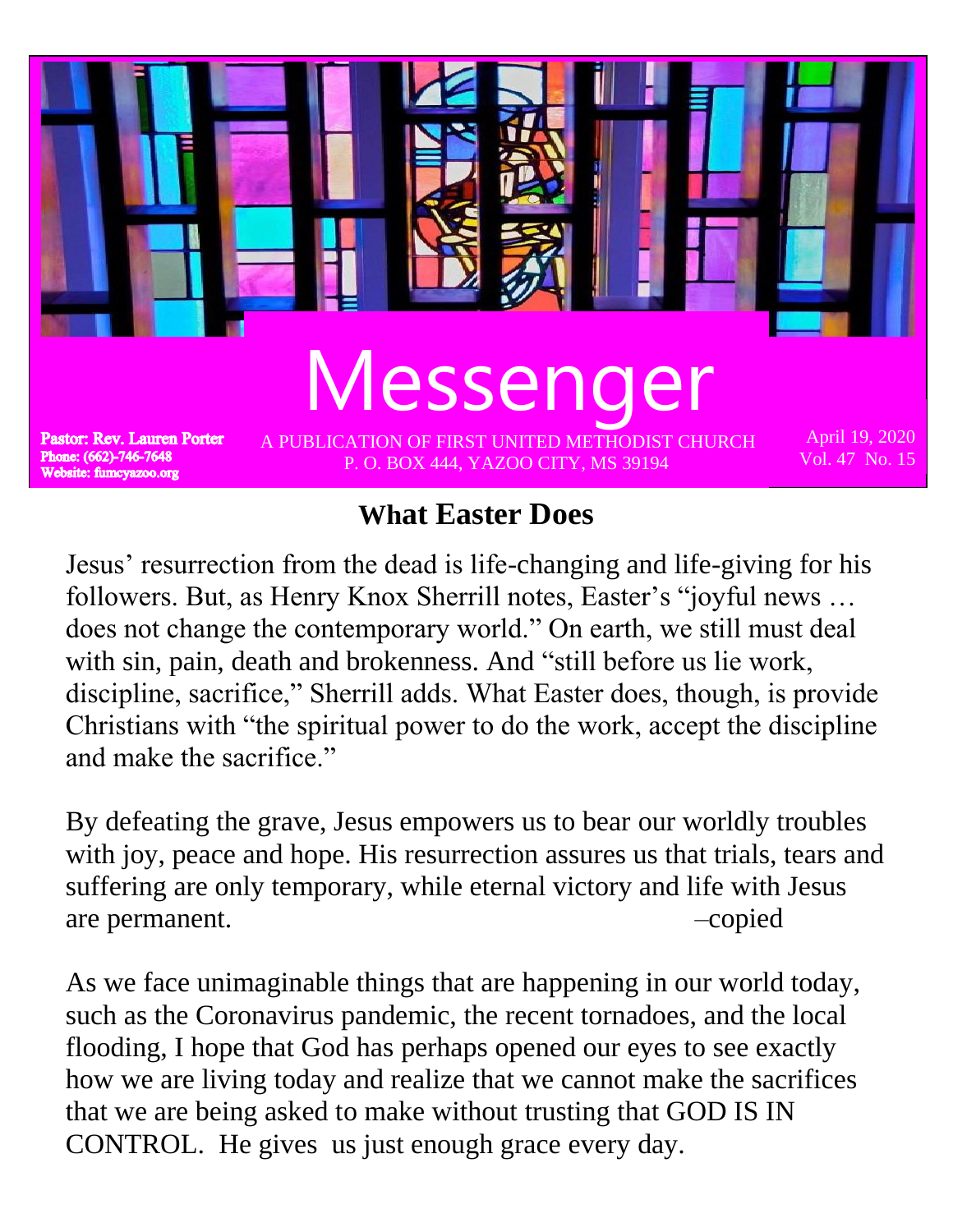### **SUNDAY, APRIL 19**

11:00 a.m. Live Stream Worship



## **BIRTHDAYS**

- 20. Joe Ed Woodard 21. Jake Louis Paul Craig Paul 23. Jim Watson Thomas Hines
- 24. Madison Summers Myla Wallace



*Sympathy and love is extended to J. T. and Linda Ketchum and family in the death of J. T.'s sister, Sarah Ketchum Callihan, who died March 29, 2020.*

*Sympathy and love is also extended to the family of Virginia Wheat, wife of the late Rev. Frank Wheat. Mrs. Wheat died April 12, 2020.*



Special thanks to Mabel George for decorating our church for Easter!



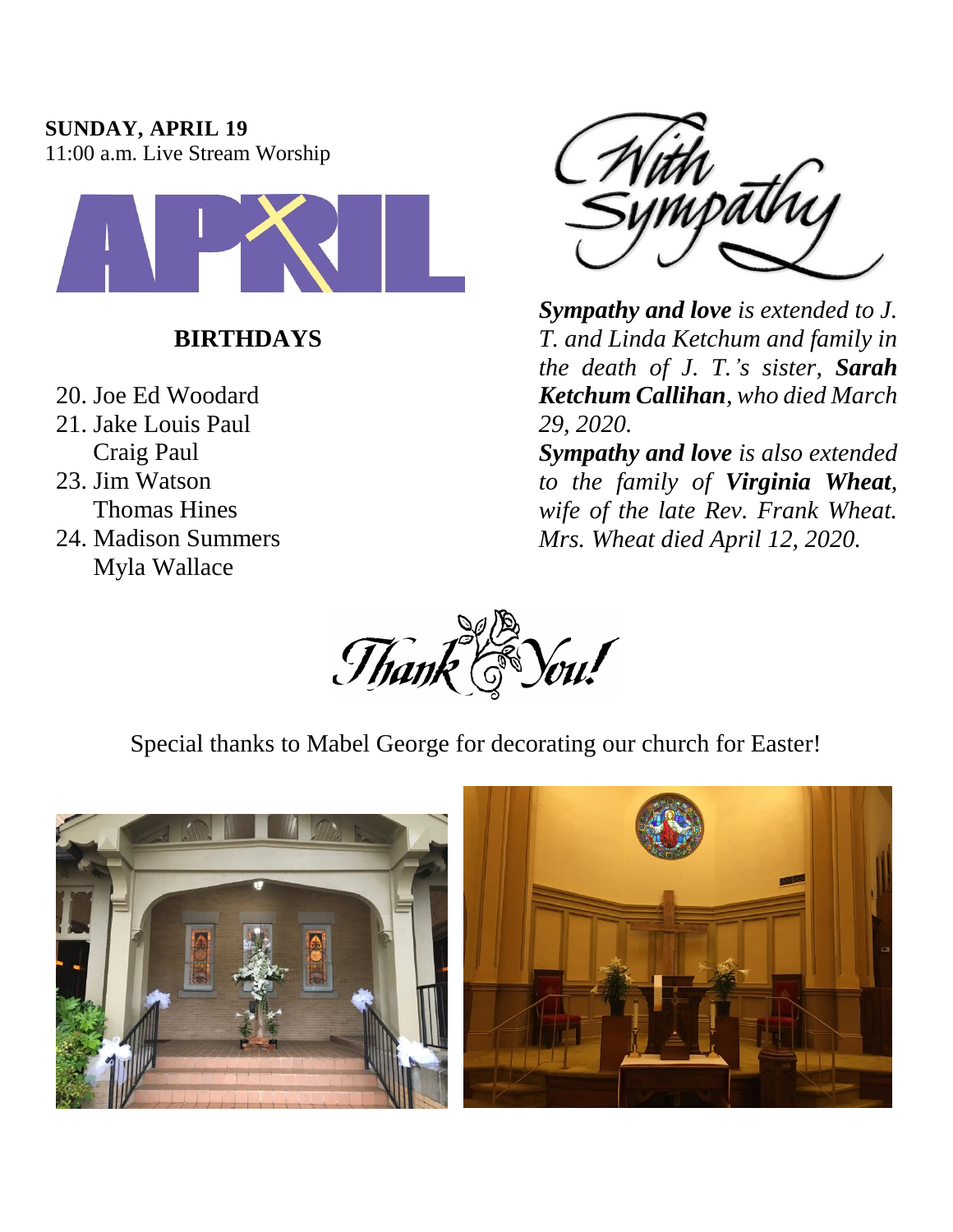## **Great Commission Ministry**



If you had happened to pass by the church this past Saturday (April 11), you'd have seen a line of police cars driving by the church kitchen to pick up lunch as a way of encouraging our local first responders and saying 'thank you' for all they do. This was a part of our Great Commission ministry led by Allison Hughes.

The goal is to help those in need during this unique time of global pandemic as well as to encourage and support those who are on the front lines of service. So, on Monday, April 6, they delivered a delicious meal, some snacks, and notes of encouragement to the ER staff at St. Dominic hospital. On Wednesday, April 8, they worked with Loaves & Fishes to deliver meals to several of our church members.

And coming up on Friday, April 24, they will be taking snacks and drinks and notes of encouragement to Yazoo Baptist hospital here in town. If you'd like to help out with this effort, we need prepackaged, individually wrapped snacks like: chips, cookies, fruit cups, Little Debbies, protein bars, bottled water, Cokes, Sprite, and Gatorade. Also, if you'd be willing, please write some notes of encouragement for all our local doctors, nurses, and other hospital staff. It will be a real blessing to them to read these.

If you'd like to contribute financially to this effort, you can send your donation made out to FUMC with 'Great Commission Fund' in the memo line. Anything you can do will be greatly appreciated.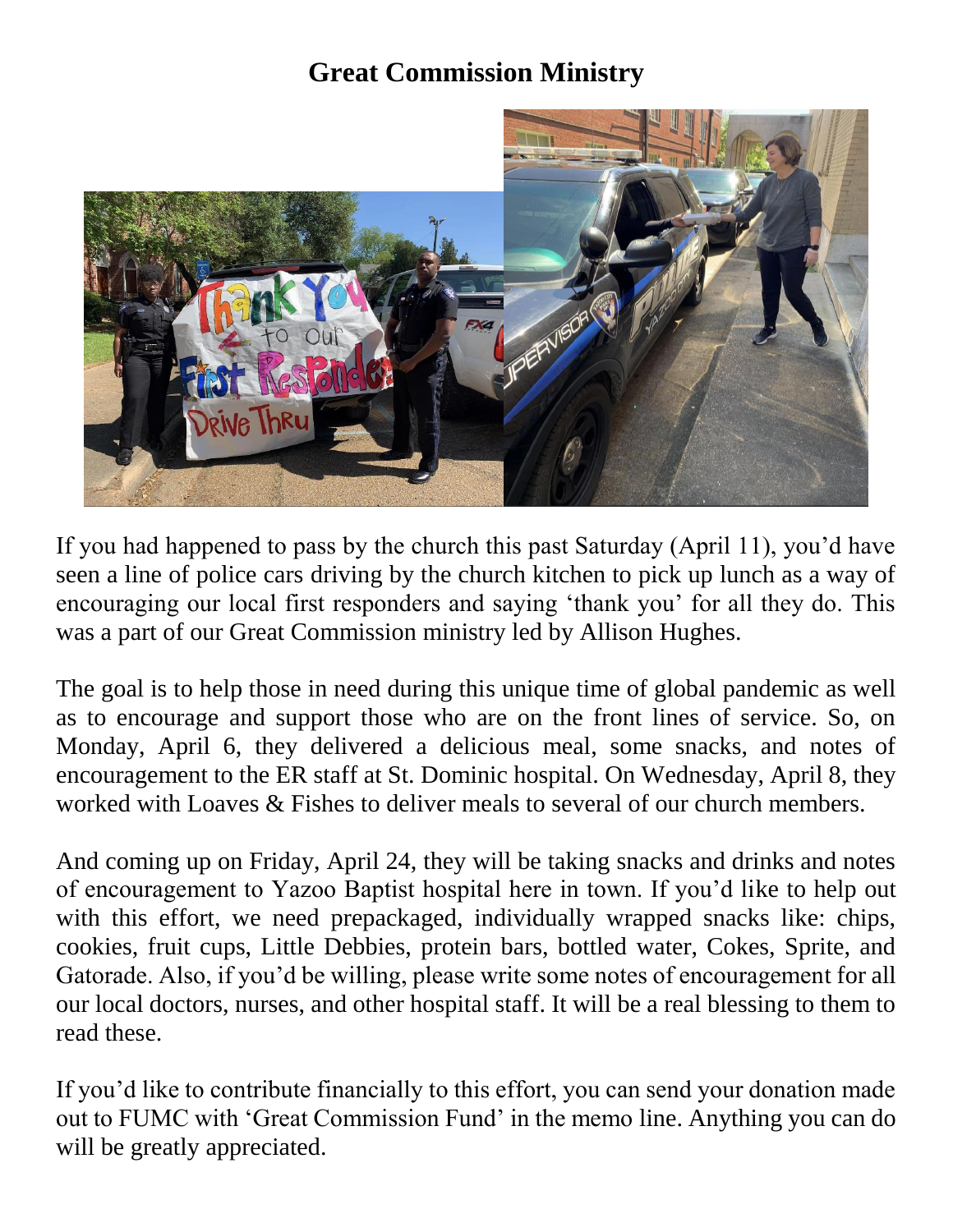In times like these when so many are worried about the worst, we can be a ray of sunshine sharing God's grace and love with all those around us. May we all find ways of being that ray of light.

*Brother Lauren*

#### \*\*\*\*\*\*\*\*\*

 This past Saturday, meals were prepared and picked up/delivered to many police officers, sheriff's deputies, MDOT workers, employees of Yazoo Rehabilitation and Healthcare Center, Manna House and many others in our community who are not able to leave their homes.

 A special thanks to Susan Porter, owner of Christaphene's Bakery and Deli. Susan has helped prepare many of these meals and has donated food and time. She is open for takeout orders so let's continue to support her business!

 On April 24, our church has been asked to provide fresh fruit, packaged snacks and drinks for Baptist- Yazoo Hospital. You may drop your items off at Hughes' Floorcovering or call me to arrange for pick up.

 If you know of anyone who is in need of financial counseling, please have them contact the church office or they can call me and I will direct them to the appropriate person.

We have a single mom in need of 3 single beds.

 If you would like to make a financial contribution you may do so online or by mailing a check to the church. Please indicate that your check or online donation is for the "Great Commission Fund." Thank you! Allison Hughes 571-4964

### WE NEED YOUR HELP

 Dianne Vaughan will be heading the outreach committee to help Bay and Alice George after their home burned last Saturday night. If you want to see how to help the family with donations of items other than monetarily please contact Dianne at 662-571-5958. If you would like to help financially you can mail your check to the church at P . O. Box 444, Yazoo City. Please place "George Special Donation" in the For line on the check. An account also been set up at Bank of Yazoo for the George family. Thank you for your generosity.